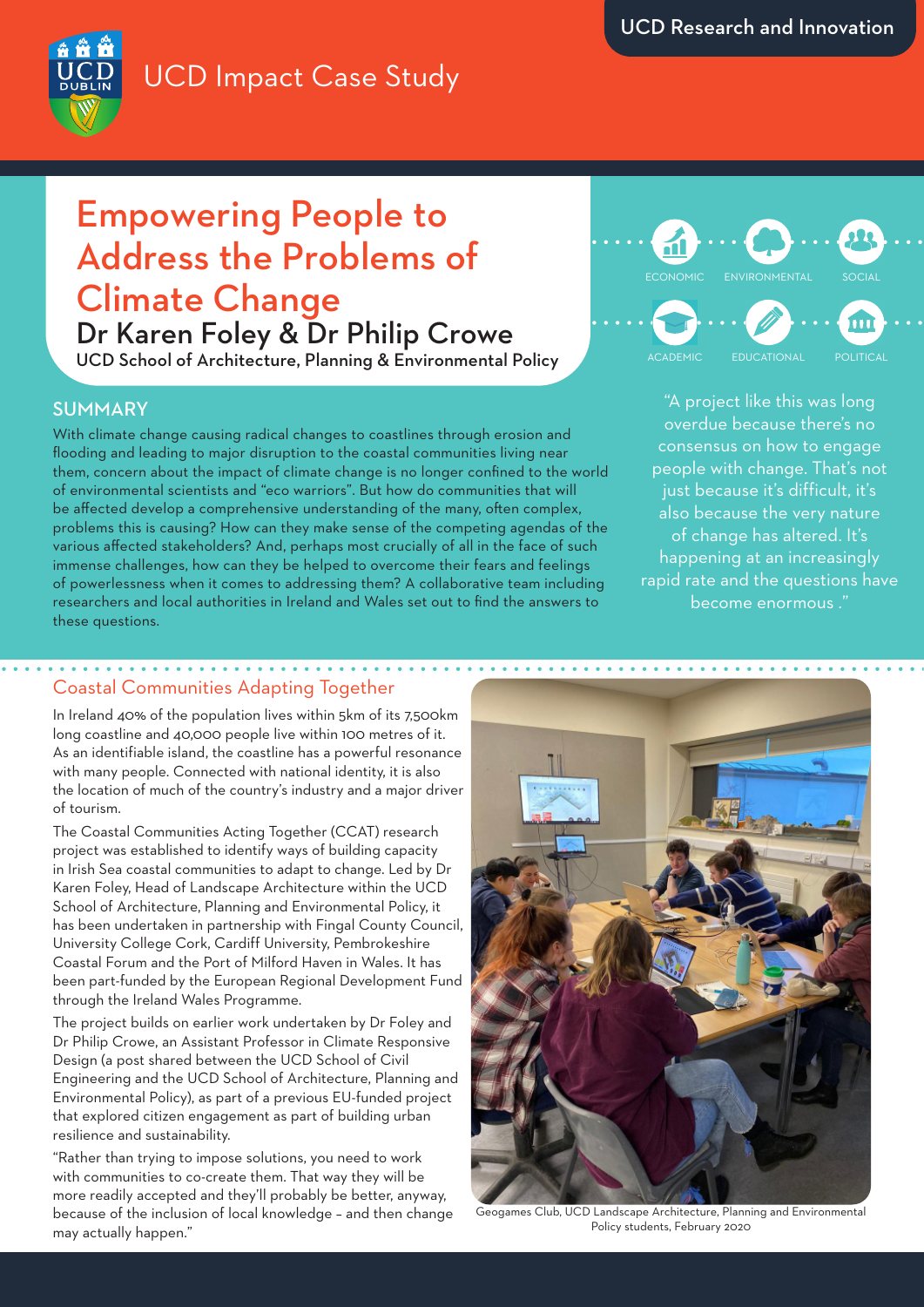



Coastal Communities Growing Together, tree planting, Pembrokeshire, March 2021

## The Challenge of Community Engagement

But community engagement is a critical element that researchers, local authorities and governments struggle to get right. "A project like this was long overdue because there's no consensus on how to engage people with change," says Dr Crowe. "That's not just because it's difficult, it's also because the very nature of change has altered. It's happening at an increasingly rapid rate and the questions have become enormous – such as whether it's viable anymore to have an urban settlement in a particular location, for example."

Focused on two coastal communities, Fingal in Ireland and Pembrokeshire in Wales, CCAT has explored in detail how digital and other collaborative tools can be used to achieve this engagement. These tools have included, for example, interactive games and online learning resources to help children and young people gain a practical understanding of the various ways in which climate change is affecting their local area and its implications for the future.

The two coastlines selected for the study present quite different challenges. Pembrokeshire involves questions about regeneration of Pembroke Dock and involves the redeployment or reskilling of workers there. In Fingal, on the other hand, the challenge relates primarily to the problems for property owners of coastal erosion and the pressure this puts the local authority under to "do something" about it.

"The project has also explored ways in which workshops and initiatives such as mapping the changes in an area can support communities, help them understand how they can adapt to climate change and make their communities more resilient to its effects," says Dr Foley.

"Obviously a research project cannot solve the problem, but what we can do is look for ways to engage citizens at a deeper level so that, in a way, you can start allowing citizens and property owners to be in the same head space as the local authority and to understand all the different points of view," adds Dr Crowe.

At the outset the project adopted a "blended" approach, using digital and non-digital tools to provide a mix of online and in-person interactions. In Fingal these included using a well-proven set of concepts and methods such as

Geodesign workshops. These assist stakeholders and relevant professionals to work collaboratively to make sense of complex problems and to then design and negotiate optimum solutions that accommodate often competing interests.

The arrival of COVID forced the researchers to bring all the elements of the project online. This has not been all bad. "As a result, the project outputs have become accessible to a much greater number of people and, in line with the project's eco-code, have further reduced the researchers' travel and carbon footprint," says Dr Crowe.

#### Significant Potential Impacts

Although still in the final outcome appraisal phase, the research has already been widely embraced. It has contributed to a successful European Green Deal proposal involving the School of Architecture, Planning and Environmental Policy and the UCD School of Civil Engineering. An EU COST Action programme application has also come out of the Geodesign aspect of the project. At a local level, sharing the findings with the communities involved has commenced through a number of events, although these have been restricted to online during COVID.

One of the expected legacies of the project is the development of a "citizens' observatory" for UCD's Earth Institute. This is basically a facility that will enable researchers from the UCD Earth Institute to engage with communities through digital participatory mapping tools that are available to UCD under license.

At a broader level, when published in full the research will be of direct benefit to communities around the world where people live and work in urban environments that are either directly on or close to sea coasts.

Its contribution to the challenge of community engagement will inform the efforts of agencies and actors in the climate change space as they seek to foster both the abilities and the willingness of communities to play active roles in addressing these problems and to find optimum solutions to the existential challenges now facing humanity.

By paving the way for an improved connection between coastal communities and the social-ecological systems within which they live there will be greater capacity and support